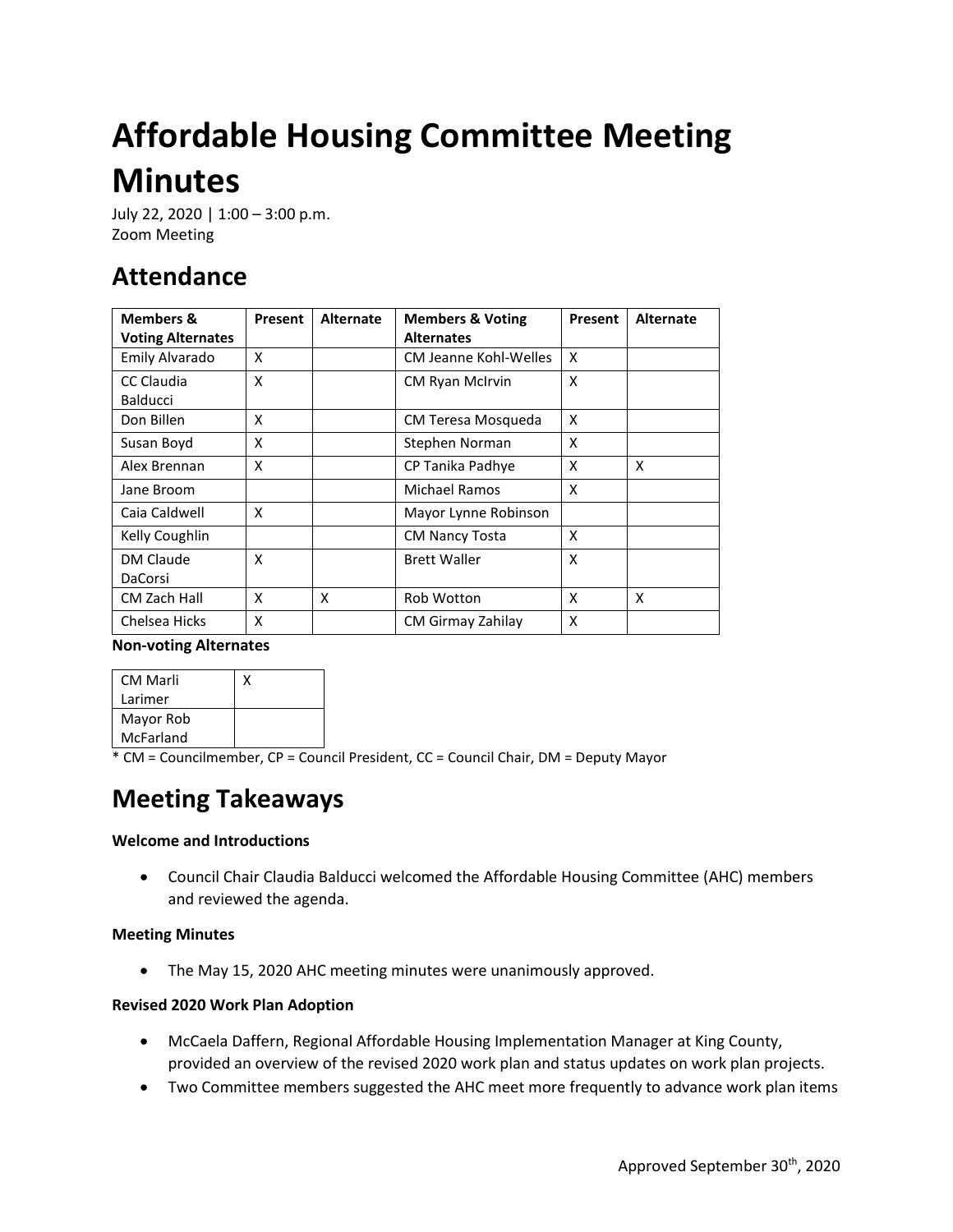- $\circ$  Council Chair Balducci stated that she will work with staff to determine the feasibility of different meeting schedules.
- The revised 2020 work plan was adopted by the Committee via consensus.

### **Work Plan Item: Shaping COVID-induced Strategic Acquisition for Affordable Housing**

- Sunaree Marshall, Housing Policy and Special Projects Manager at King County, provided an overview of the AHC resources and recommendations for strategic land acquisition in King County statement.
- Committee members shared thoughts on strategic acquisition, including:
	- $\circ$  The Seattle Office of Housing has an existing strategic acquisition fund of up to \$30 million for buildings and land. The key to making the acquisition fund work is having sufficient permanent take-out financing.
	- o Achieving long-term rental affordability requires ongoing subsidies.
	- $\circ$  The City of Seattle has a Tenants Opportunity to Purchase Act and reauthorized a Notice of Intent to Sell Ordinance last year that can be shared with the Committee.
	- o There is an opportunity to identify potential sites for acquisition and share that information with entities interested in building or preserving affordable housing. It could follow a model similar to the Housing Connector, which connects residents in need of affordable housing to landlords.
	- $\circ$  King County should be used as a resource since they have a pulse on who is developing affordable housing and who is looking for funding.
	- o Enterprise's underutilized public land map may be a resource.
	- o The statement should include actionable items in addition to principles.
	- $\circ$  Strategic acquisition is a win-win for landlords who have small or medium-sized apartment complexes that may be selling due to the economic downturn.
	- o Long-term take out financing is needed to successfully develop affordable housing on acquired sites. The statement includes existing short-term programs, but the need for a long-term financing strategy should be mentioned as well.
- Council Chair Balducci recommended the following additions to the statement:
	- o Jurisdictions should identify sites for acquisition; and
	- $\circ$  Language stating that long-term take out financing is needed to successfully develop affordable housing.
- The AHC Chair and staff will strategize on how best to carry strategic acquisition work forward and coordinate implementation of the recommendations in the statement.
- The statement was unanimously adopted with the additions recommended by Council Chair Balducci. [1](#page-1-0)

## **Work Plan Item: Analyze and identify unused and new revenue sources and help build the case for greater investment**

• Jackie Moynahan, Assistant Division Director at King County, briefed the Committee on affordable housing finance concepts, key terms, levels of subsidy needed for affordable housing

<span id="page-1-0"></span><sup>&</sup>lt;sup>1</sup> Council President Tanika Padhye participated in this vote as a Sound Cities Association alternate for Mayor Lynne Robinson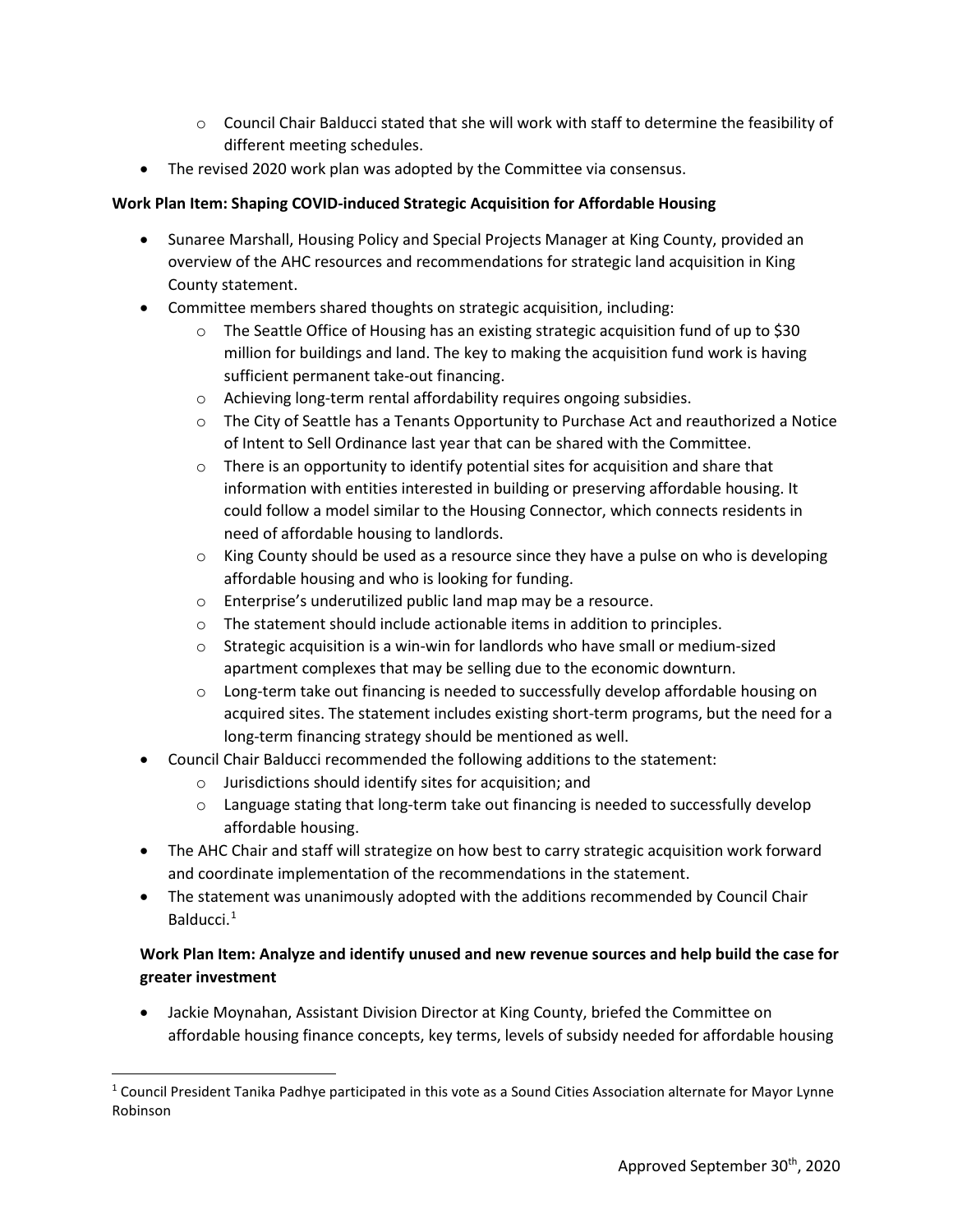projects, complexities of affordable housing finance, current sources of revenue, unused revenue authority, and key challenges for revenue conversations.

- Two Committee members mentioned advocating to increase the Housing Trust Fund and King County's share of it.
- Council Chair Balducci suggested staff analyze and document new and unused revenue sources that are available, how much money they can raise, what the pros and cons are of each, and to present it to AHC for feedback.
	- o Committee members were in agreement that staff work on this.

#### **Work Plan Item: Advocacy**

• Michele Thomas, Director of Policy and Advocacy for Washington Low Income Housing Alliance (WLIHA) briefed the Committee on WLIHA's typical approach to setting a legislative agenda and takeaways from their listening tours.

#### **Member-Driven Initiatives**

- SCA caucus representative, Councilmember Nancy Tosta briefed the Committee on a statement the caucus drafted regarding the expiration of the eviction moratorium.
- Councilmember Tosta recommended changing the expiration date in the letter to March 31, 2021.
- McCaela shared revised recommended language that was emailed to her in the meeting to be included at the beginning of the third paragraph:
	- o *Even before the COVID-19 pandemic, there were thousands of renters in Washington who were already rent-burdened. We encourage you to consider individuals who were experiencing housing hardships pre-COVID when making policy considerations for addressing the crisis. Additionally, the COVID-19 pandemic has caused a disproportionate . . . .*
- The statement was approved<sup>[2](#page-2-0)</sup> with the revision of requesting the extension of the eviction moratorium to March 2021 and the addition of the language in italics above. [3](#page-2-1)
- Susan Boyd provided an update from the non-governmental AHC member group who convened the day prior:
	- o The non-governmental AHC member group would like the Committee to ground itself in the quantitative goal of building or preserving 44,000 units within the next five years at the beginning of every AHC meeting.
	- o The non-governmental AHC member group would like to see the dashboard framework agreed upon quickly so it can be used as an accountability tool to display housing policies in the works, housing policies/tools entities have implemented, and the impact those policies and tools are having on preservation and production of affordable housing. They would also like for the dashboard to include tracking of affordable housing units that are lost to the market over time.

<span id="page-2-0"></span><sup>&</sup>lt;sup>2</sup> After the meeting, Master Builders Association of King and Snohomish Counties and the Housing Justice Project abstained from the vote to approve the statement

<span id="page-2-1"></span><sup>&</sup>lt;sup>3</sup> Councilmember Zach Hall participated in this vote as a Sound Cities Association alternate for Mayor Lynne Robinson